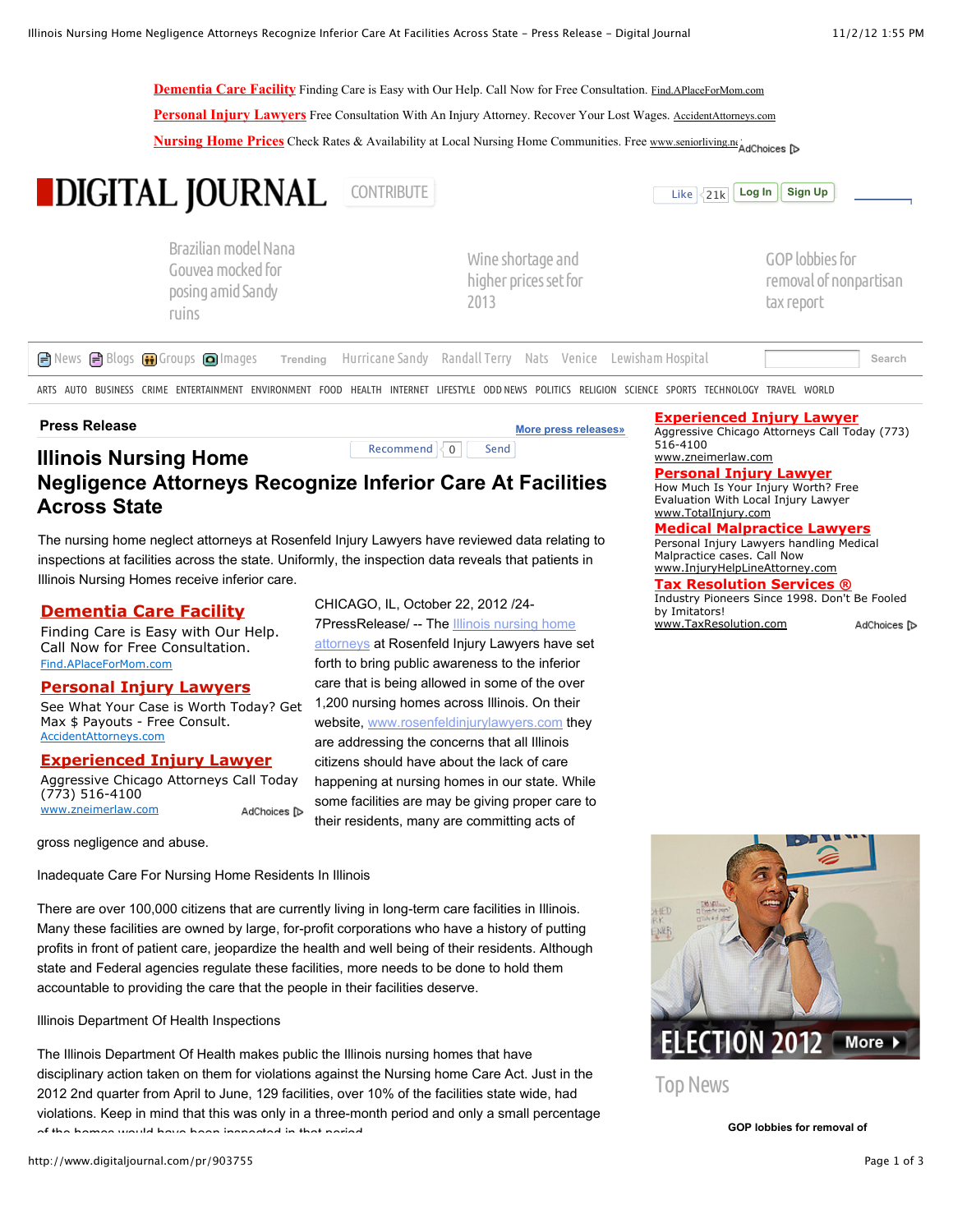Illinois Nursing Home Negligence Attorneys Recognize Inferior Care At Facilities Across State - Press Release - Digital Journal 11/2/12 1:55 PM

of the homes would have been inspected in that period.

The violations are anywhere from fairly minor to heinous. Regardless, these reports only show what the inspections find in random selections of patient files and interviews. The problem is much deeper if these violations are just the tip of the iceberg.

Understanding How Violations Impact Your Loved One

Rosenfeld Injury Lawyers has dedicated resources to uncovering abuse, negligence and injuries that is going on in [Illinois nursing homes.](http://www.rosenfeldinjurylawyers.com/practice/nursing-home-injuries/nursing-home-lawsuits/) Their website gives many examples of the indications that a loved one may be a victim of inferior care and lists the nursing homes that have had the most violations. While they are a law firm and are there to represent anyone in need of legal help in an injury or neglect case, they also want to serve as resource for information.

Information Is Important For Families Needing To Make Quick Decisions

Visit the website to see all the services they can offer along with helpful legal and informative data on nursing homes in Illinois located [here.](http://www.rosenfeldinjurylawyers.com/practice/nursing-home-injuries/nursing-home-lawsuits/) You can also learn more about common nursing home injuries such as: falls, medication errors, physical abuse, [bed sores](http://www.rosenfeldinjurylawyers.com/practice/pressure-sore-injuries/) and elopement by reviewing their nursing home abuse practice page [here.](http://www.rosenfeldinjurylawyers.com/practice/nursing-home-injuries/)

[Rosenfeld Injury Lawyers is located at 33 North Dearborn Street, #1930, Chicago, IL 60602](https://plus.google.com/u/0/b/118175652108323960339/118175652108323960339/posts) (847) 835-8895 / (888) 424-5757.

Rosenfeld Injury Lawyers is a personal injury firm with an emphasis on serious personal injury,

medical malpractice and nursing home abuse cases. For further information contact Jonathan Rosenfeld at (888) 424-5757.

Website: [http://www.rosenfeldinjurylawyers.com](http://www.rosenfeldinjurylawyers.com/)

---

Press release service and press release distribution provided by http://www.24- 7pressrelease.com



**[nonpartisan tax report](http://www.digitaljournal.com/article/336032)** Recommend 24

**Brazilian model Nana Gouvea [mocked for posing amid Sandy](http://www.digitaljournal.com/article/336026) ruins**

Recommend 43

**[London Mayor Boris Johnson in](http://www.digitaljournal.com/article/336014) talks with NFL**

Recommend  $\leq 3$ 

**[Wine shortage and higher prices](http://www.digitaljournal.com/article/336030) set for 2013**

Recommend  $\sqrt{5}$ 

**[Nationals' Adam LaRoche becomes](http://www.digitaljournal.com/article/336040) free agent, wins 2012 Gold Glove**

Recommend  $\sqrt{0}$ 

**['Bigot of the Year' title sparks](http://www.digitaljournal.com/article/336052) furious row in Scotland** Recommend  $\vert \langle 4 \vert \vert$ 

**[Op-Ed: Legalizing marijuana in U.S.](http://www.digitaljournal.com/article/336013) states could cut cartel profits 30%**

Recommend  $|29|$ 

**[Venice, Italy flooded with high tide](http://www.digitaljournal.com/article/336042) and rain (video)**

Recommend  $\sqrt{3}$ 

## **Social**

## **Recent Activity**



[Ann Marie Schrage Glaviano](https://www.facebook.com/AnnMarieGlaviano) [recommended Flu vaccine — Healthy](http://www.facebook.com/l.php?u=http%3A%2F%2Fwww.digitaljournal.com%2Farticle%2F332642%23ixzz26HYYzZLh&h=nAQEV757y&enc=AZMbg1491ILZtoUcn_byaFwdL34uhWUZajFAwD44IM1jVOnp7Zl_D76pPlg3LAmr5j1tb_7YdrAqu_Kqou4sQUswIU4SQrlWvGFxazAI4jsL9G-zStDXK97DZVmIUXSbwHpJNhwZ9jq7khEPaXHK5f0VN5E0iQpZcSkMtICyCHGPocbvc7oc2pgddUBVKrlW_xMau1c8-s4QWNMDqSjyK-YIq-sqbfQV6RWi0Jifs5V22llEG8ogrYvqjq3AGmetNUU&s=1) prevention or harmful chemicals? · about 2 months ago



**[Video: Possible origin theory, we're](http://www.facebook.com/l.php?u=http%3A%2F%2Fwww.digitaljournal.com%2Farticle%2F335907&h=GAQGI2x8Z&enc=AZMciKqPq-TiTzTviInNjDjNxLQJK3JNiL4F_dZzChPFnTZ7fGqY6XNRHSoUaXP4AST1_M5QTSL55-Mzg3NzP_dtQEW4d8DJktMoKs6SM5LgdeMRo8lqTpvUOkoWuaVvr42xdJjqYw2rNrsPKU0BYEkYBB_twex6-jfaMh7wEHNliofI-E2U0MssvNDxboi1Tc8OCQwtsvA6jt4jyirapMyVbTHSLA0ra5sH8zlvcTVh0zptUylhah4c3Kp-4hkLBKs&s=1) aliens from outerspace** 107 people recommended this.



**[Brazilian model Nana Gouvea mocked](http://www.facebook.com/l.php?u=http%3A%2F%2Fwww.digitaljournal.com%2Farticle%2F336026&h=hAQGogFOt&enc=AZOcI8b0DyoPUObwRJIYEdkwxjz5g_nn3FdDmAIr2XD5hdQkUAp8rFnDNkZQbWW_T1BAD8qSh0nR-mzRdeUqmYAs5vTT9_KgIYo2wLTIZky7Kz-ie1UTiGuw0gKchF_va3vTHWZO9Su2z8pXEl2XUs3u-Sdze8F6ar3WM-r9cG5efL0brBfOyr7A53upiB4ADpgLasnHAVLdtMjAtTrZjlU0zAe9Ju1q49kMw6p8vp1bMVK2Scm_5T9PTs8JTEm30b8&s=1) for posing amid Sandy ruins** 18 people recommended this.

[Facebook social plugin](http://developers.facebook.com/plugins/?footer=2)

Engage



21,830 people like **Digital Journal**.